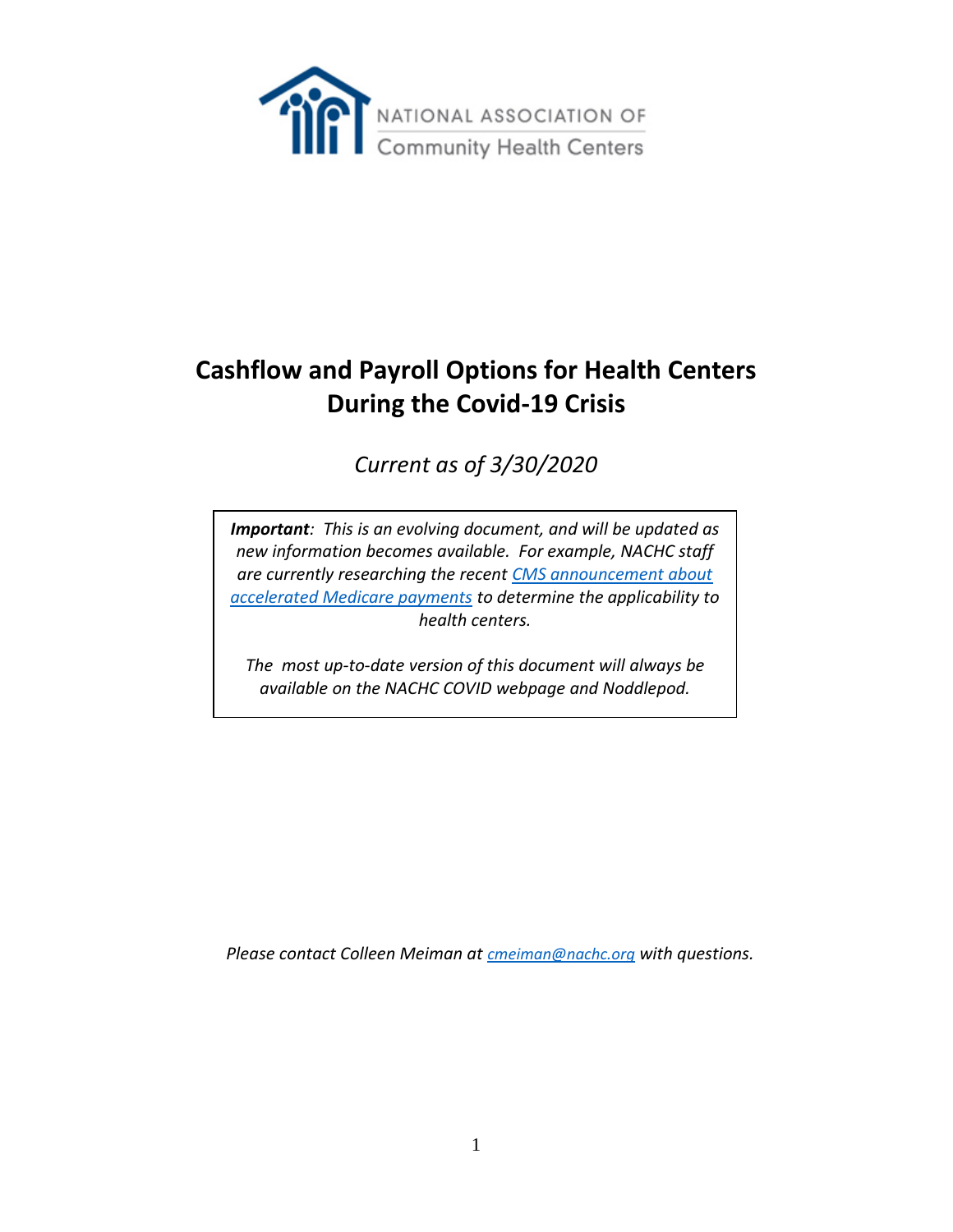# **Introduction**

As health centers play a crucial role in responding to the COVID-19 pandemic, many are encountering severe and unprecedented drops in short-term revenue, due to sharp decreases in routine visits as patients shelter in place, and the need to reduce or stop some services in order to divert PPE and other resource to COVID-19 efforts. As health centers' cash reserves drop, many now face difficult decisions on how to meet payroll or other financial obligations. This document provides an overview of new programs that health centers – as well as PCAs, HCCNs, and NTTAPs<sup>1</sup> - can tap to cover revenue shortfalls and to help their employees make ends meet during this time.

The document begins with a chart summarizing all the programs, and is followed by a full-page overview of each program.

At present, two of these programs – Paycheck Protection Loans and Emergency Leave – are available only to health centers with fewer than 500 employees. Health centers with more than 500 employees should see the list of "Other Programs" on the last page of this document.

Finally, as noted on the cover, this will be an evolving document. For example, NACHC is currently studying the recent [CMS announcement about accelerated Medicare payments](https://www.cms.gov/files/document/Accelerated-and-Advanced-Payments-Fact-Sheet.pdf) to determine the applicability to health centers. The most up-to-date version of this document will always be available on the NACHC COVID webpage and Noddlepod. (If you or a colleague would like access to Noddlepod, please email Susan Hansen at [shansen@nachc.org.](mailto:shansen@nachc.org))

 $\overline{a}$ 

 $1$  All programs which are open to health centers with fewer than 500 employees are also open to PCAs, HCCNs, and NTTAPs with fewer than 500 employees.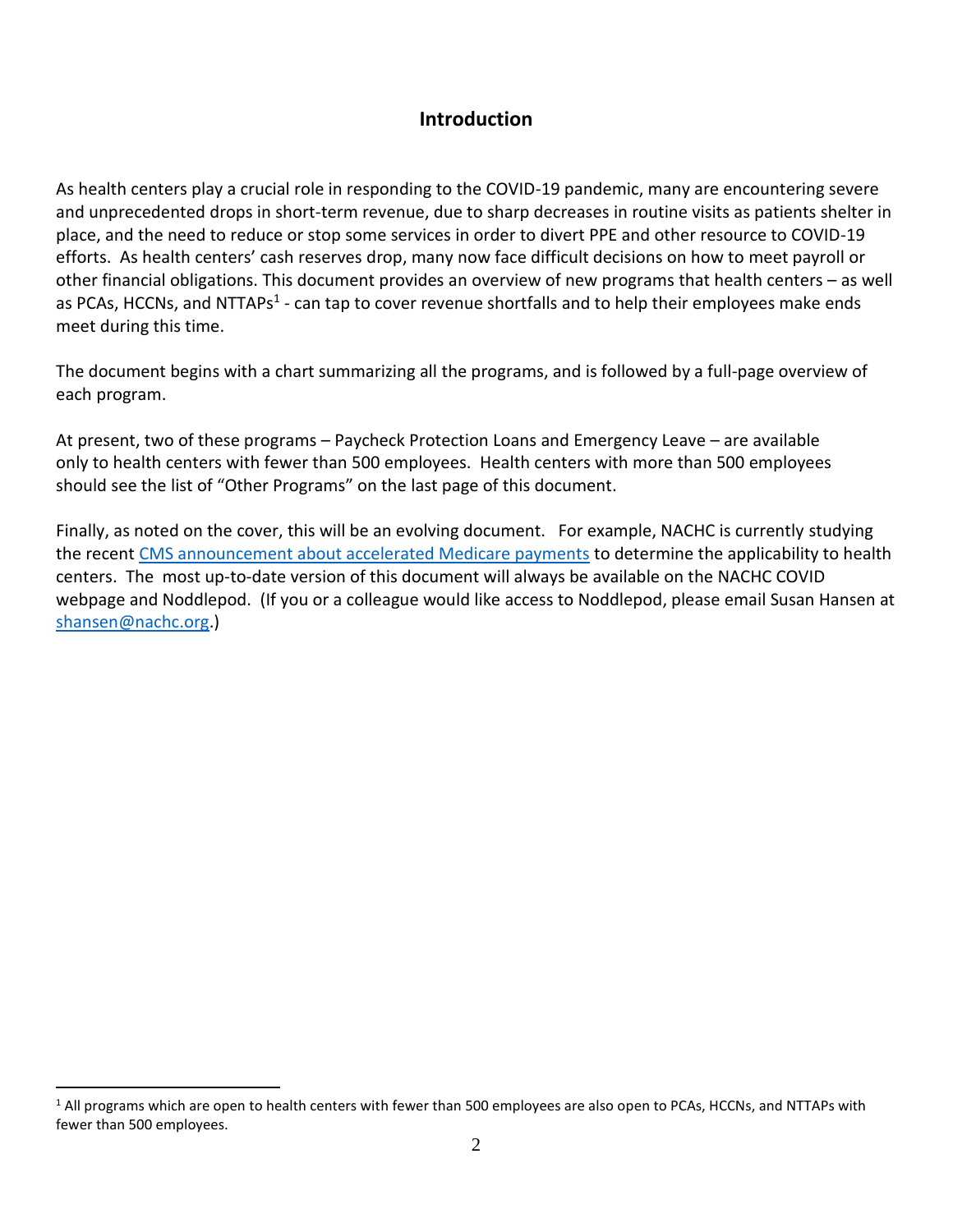# **Summary of Cashflow and Payroll Options for Health Centers During the Covid-19 Crisis**

|                                                                       | What is it?                                                                                                                                                                                                                                                                           | Who is<br>eligible?                                                                                                                                 | What are the terms?                                                                                                                                                                                     | What to do?                                                                                                                                                                   |
|-----------------------------------------------------------------------|---------------------------------------------------------------------------------------------------------------------------------------------------------------------------------------------------------------------------------------------------------------------------------------|-----------------------------------------------------------------------------------------------------------------------------------------------------|---------------------------------------------------------------------------------------------------------------------------------------------------------------------------------------------------------|-------------------------------------------------------------------------------------------------------------------------------------------------------------------------------|
| <b>Paycheck</b><br><b>Protection</b><br>Loans                         | Federally guaranteed loans. For<br>any aspect of employee<br>compensation, as well as<br>mortgage, rent, and utilities.<br>May take out up to 2.5 months<br>of payroll up to \$10 million.                                                                                            | <b>Health centers</b><br>up to 500<br>employees. <sup>2</sup>                                                                                       | Payments and interest<br>deferred for 6 months to<br>1 year. After that, no<br>more than 4%. Principal<br>may be fully forgivable<br>with documentation. No<br>fees.                                    | Call your bank or<br>find SBA-approved<br>lenders in your area<br>through SBA's<br>Lender Match tool.<br>For help, call your<br>local Small Business<br>Development<br>Center |
| <b>Emergency</b><br><b>Paid and Family</b><br>Leave                   | Paid leave: Up to 80 hours of<br>paid sick leave to \$511/day. For<br>caregiver leave, 80 hours to<br>\$200/day.<br>Family leave: 10 weeks at<br>\$200/day max. To care for a<br>child whose school or care<br>provider is unavailable.                                               | <b>Health centers</b><br>up to 500<br>employees.<br>Exceptions<br>available for<br>medical<br>personnel and<br>businesses<br>below 50<br>employees. | Employers receive a<br>refundable tax credit for<br>100% of the eligible leave<br>costs. Credit applied as<br>refund against employer's<br>total portion of Social<br>Security taxes for the<br>period. | <b>General information</b><br>on leave programs<br><b>Questions and</b><br>answers on leave<br>provisions                                                                     |
| <b>Economic</b><br><b>Injury Disaster</b><br>Loans                    | <b>Small Business Administration</b><br>(SBA) loan for up to \$2 million,<br>including a \$10,000 grant up<br>front. May be used to pay fixed<br>debts, payroll, accounts<br>payable and other bills that<br>can't be paid because of the<br>disaster's impact.                       | All health<br>centers,<br>regardless of<br>size.                                                                                                    | Interest rate of 2.75%,<br>payable over up to 30<br>years. Can defer initial<br>payments for up to a<br>year.                                                                                           | Apply directly at the<br>SBA. Applicants may<br>apply online or call<br>1-800-659-2955.                                                                                       |
| <b>Federal</b><br><b>Pandemic</b><br>Unemployment<br><b>Insurance</b> | Full federal support of<br>unemployment benefits for<br>layoffs and job disruptions due<br>to COVID-19. Benefit amounts<br>determined by the weekly<br>benefit structure in the<br>applicant's state, plus \$600.<br>Additional Ideas For Health Centers with more than 500 employees | All health<br>center<br>employees and<br>contractors.<br>May be<br>additional state<br>flexibilities.                                               | No impact on employer's<br>unemployment insurance<br>experience rate.                                                                                                                                   | Contact your state<br>unemployment<br>office.                                                                                                                                 |

**Employee retention credits:** Refundable tax credit o[n employment taxes](https://murphy.house.gov/news/documentsingle.aspx?DocumentID=1273) for up to 50% of qualified wages per quarter. **Deferral of social security payroll taxes:** [Deferral](https://www.adp.com/resources/articles-and-insights/articles/e/eow-coronavirus-aid-relief-and-economic-security-act.aspx) of 2020 payroll taxes. 50% due by end of 2021. Other 50% by end of 2022. **Coronavirus relief funds:** Talk to your state about accessing [their allotment](https://www.ncsl.org/ncsl-in-dc/publications-and-resources/coronavirus-stimulus-bill-states.aspx) from the recent legislation. **Grants:** States and private entities are offering Coronavirus-related [grants.](https://www.grantwatch.com/cat/56/coronavirus-covid-grants.html) 

**Banks:** Federally-backed loans for businesses between 500 and 10,000 employees will be available soon at rates below 2%. Federal authorities are also [working with banks](https://www.fdic.gov/coronavirus/index.html) to help them lend favorably in response to the crisis.

 $\overline{a}$ 

<sup>&</sup>lt;sup>2</sup> Under the CARES Act, the term 'employee' includes individuals employed on a full-time, part-time, or other basis. It is not by FTE.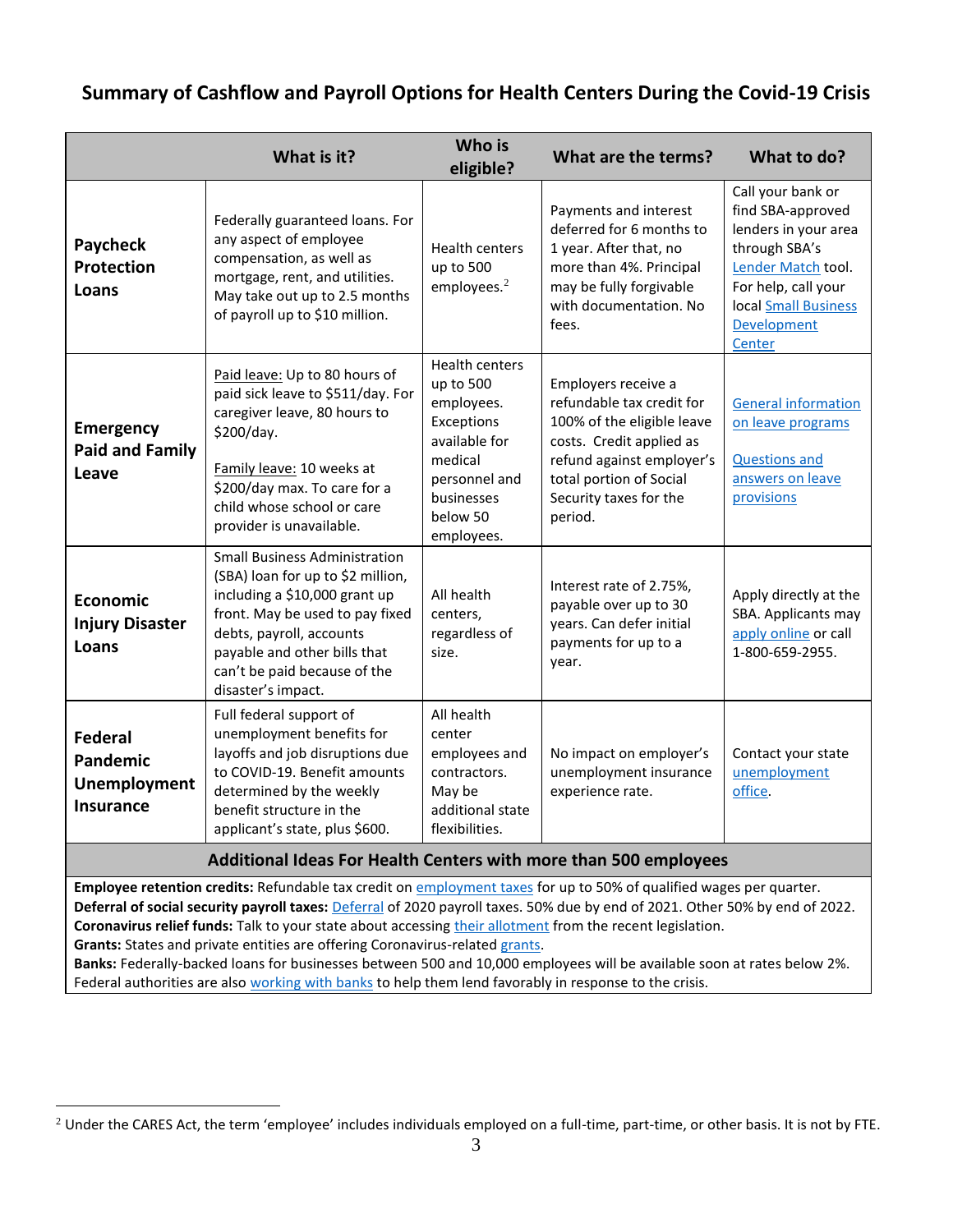# **Paycheck Protection Program (PPP) Loans**

*Available only to employers with less than 500 employees*

The [Coronavirus Aid, Relief, and Economic Security \(CARES\) Act,](https://www.congress.gov/bill/116th-congress/house-bill/748/text) signed into law on March 27, 2020, sets aside \$349 billion for small businesses, including health centers. CARES allows health centers with less than 500 employees to take out federally guaranteed loans through commercial banks, and may be fully forgivable provided that health centers can demonstrate that the funds were used as intended.

#### *Who qualifies?*

Small businesses - including health centers, PCAs, HCCNs, and NTTAPs - with up to 500 employees.<sup>3</sup> While employers in the hospitality and food industries are permitted to count employees on a per-site basis, this flexibility does not extend to health care providers.

#### *What are the terms?*

- Loans may cover any aspect of employee compensation, as well as mortgage, rent, and utilities incurred between February 15, 2020 and June 30, 2020.
- The amount any small business is eligible to borrow is 250 percent of their average monthly payroll expenses, up to a total of \$10 million. This amount is intended to cover 8 weeks of payroll expenses and any additional amounts for making payments towards debt obligations. Maximum interest rate is 4%, with no fees.
- Payroll costs include employee salaries (up to an annual rate of pay of \$100,000), hourly wages and cash tips, paid sick or medical leave, and group health insurance premiums.
- Requires lenders to defer all payments including principal, interest, and fees for no less than 6 months and no more than 1 year.
- If you received an EIDL loan related to COVID-19 between January 31, 2020 and the date at which the PPP becomes available, you may refinance the EIDL into the PPP for loan forgiveness purposes. However, you may not take out an EIDL and a PPP for the same purposes. Remaining portions of the EIDL, for purposes other than those laid out in loan forgiveness terms for a PPP loan, would remain a loan.
- If you took advantage of an emergency EIDL grant award of up to \$10,000, that amount would be subtracted from the amount forgiven under PPP.

## *About loan forgiveness*

- The loan is forgiven after the 8-week loan period without interest. Borrowers will work with lenders for any documentation. The amount of principal that may be forgiven is equal to the sum of expenses for payroll, and existing interest payments on mortgages, rent payments, leases, and utility service agreements.
- If you to use the Paycheck Protection Program for other business-related expenses, like inventory, you can, but that portion of the loan will not be forgiven.
- If your total payroll expenses on workers making less than \$100,000 annually decreases by more than 25 percent, loan forgiveness will be reduced by the same amount. If you have already laid off some employees, you can still be forgiven for the full amount of your payroll cost if you rehire your employees by June 30, 2020.

## *How do I apply?*

 $\overline{a}$ 

Call your bank or find SBA-approved lenders in your area through SBA's [Lender Match](https://www.sba.gov/funding-programs/loans/lender-match) tool. For help, call your local [Small Business Development Center.](https://www.sba.gov/tools/local-assistance/sbdc/) The program is available until June 30, 2020.

<sup>&</sup>lt;sup>3</sup> Under the CARES Act, the term 'employee' includes individuals employed on a full-time, part-time, or other basis. It is not by FTE.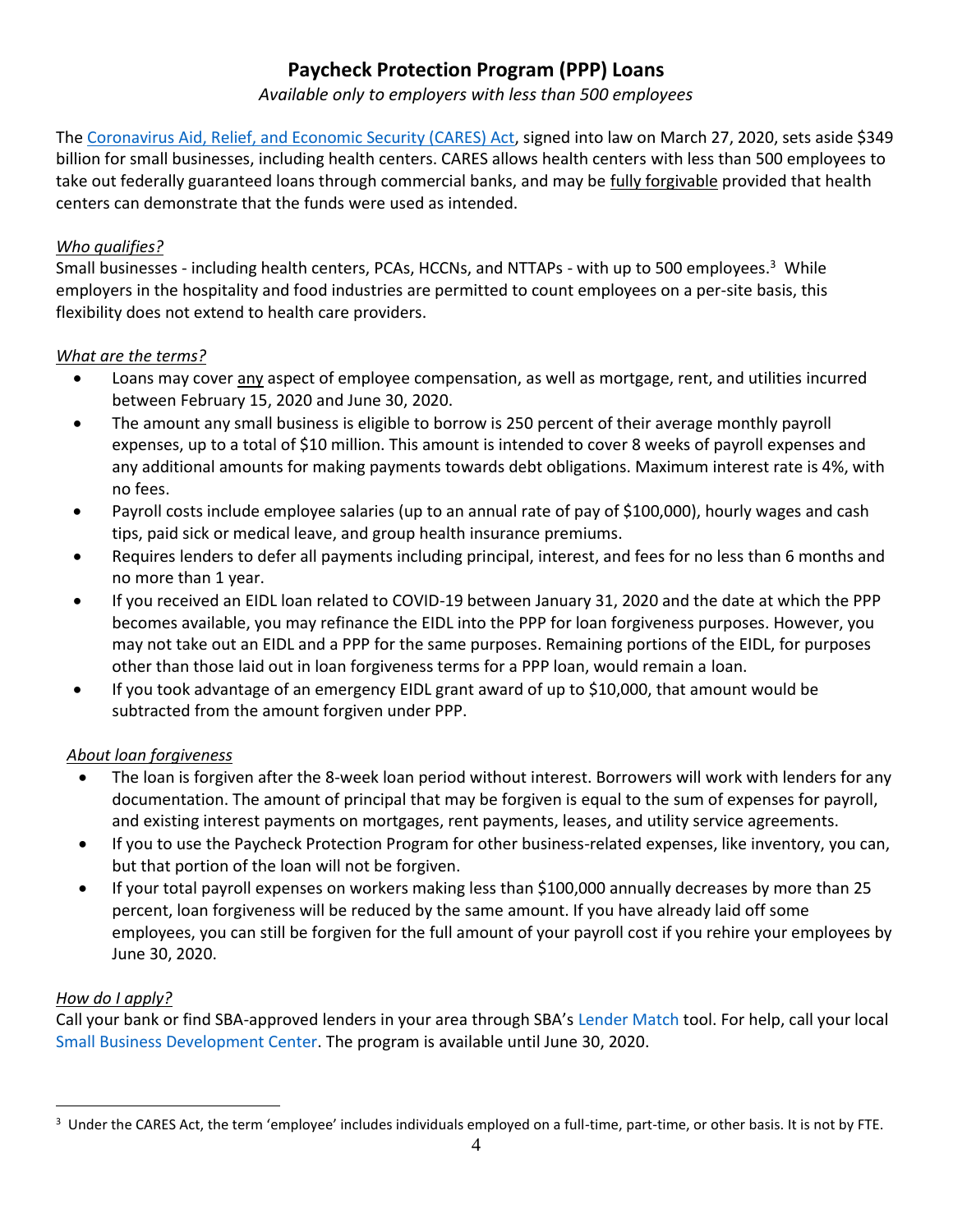# **Emergency Paid Sick Leave and Emergency Family Leave**

[The Families First Coronavirus Response Act](https://www.congress.gov/bill/116th-congress/house-bill/6201) (FFCRA), signed into law on March 18, created two new temporary types of paid leave for workers impacted by COVID-19.

## *Who must comply?*

Most employers with fewer than 500 employees are required to offer these two types of leave. Exceptions are available for medical personnel and businesses below 50 employees.<sup>4</sup> The rules are effective on April 1.

## *What are the terms?*

- **Emergency Paid Sick Leave:** Two weeks (up to 80 hours) of paid sick leave at the employee's regular rate of pay (up to \$511/day) where the employee is unable to work because they are quarantined by a doctor or government authorities and/or experiencing COVID-19 symptoms and seeking a medical diagnosis. For employees who need to care for someone else, employers must offer two weeks of paid sick leave at two-thirds the employee's regular rate of pay (up to \$200/day). Employers are not required to pay more than the capped amounts.
- **Emergency Family Leave:** Up to an additional 10 weeks of paid expanded family leave, with employers not required to pay more than \$200 per day and \$10,000 in total. The only employees who are eligible are those who are unable to telework *and* who have a child under age 18 whose school or childcare provider is closed or unavailable due to COVID-19.

## *Who pays for Emergency Paid Sick Leave and Emergency Family Leave?*

Employers must pay for their employees for this leave. However, the Federal government will reimburse them for the full costs of the required leave, through refundable credits on the employer share of Social Security payroll taxes. Employers deduct the amount they paid for this leave from their payroll tax contributions on an employee's pay and submit documentation. The credits will cover the capped salary amounts described above, as well as the employer's health insurance premiums.

## *Where can I learn more?*

 $\overline{a}$ 

NACHC has developed a health center-specific guidance document, for the leave programs and other human resources considerations, accessible [here.](https://cdn1.digitellinc.com/uploads/nachc/articles/4965843c8da3ec3ab1ab91620cd9bae8.pdf) General information on FFCRA leave from the Department of Labor is found [here,](https://www.dol.gov/agencies/whd/pandemic/ffcra-employer-paid-leave) and questions and answers from the Department of Labor on how the FFCRA leave provisions work can be found [here.](https://www.dol.gov/agencies/whd/pandemic/ffcra-questions)

<sup>4</sup> Under the CARES and FFCRA , the term 'employee' includes individuals employed on a full-time, part-time, or other basis. It is not by FTE.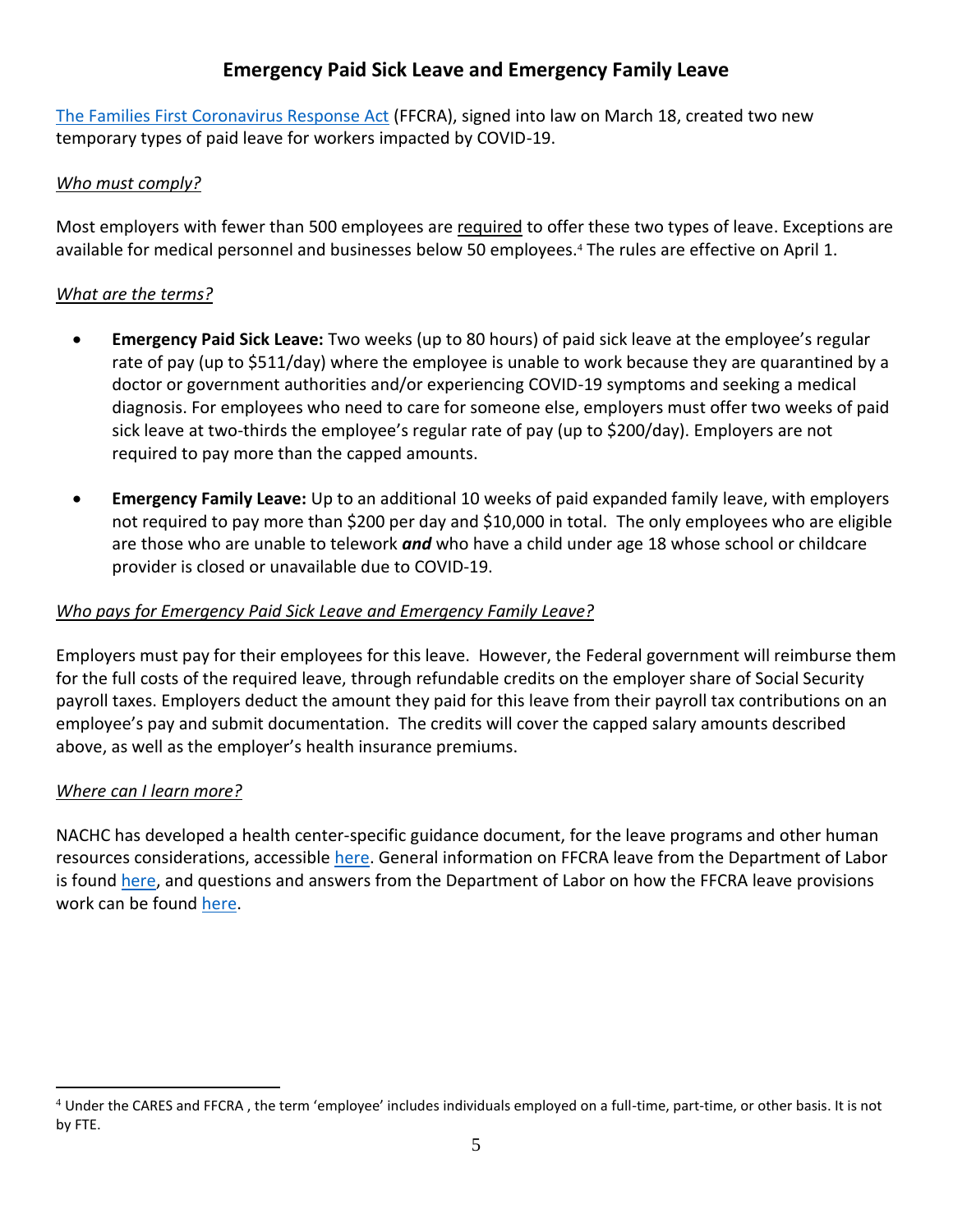# *Mandatory Paid Leave Under Families First Coronavirus Response Act Current as of 3/25/2020*

|                                                                                                            |                                        | <b>Emergency Paid Sick Leave</b>                                                                                                                                                                                                     | <b>Emergency Family</b><br><b>Medical Leave</b>                                                                                     |                                                                                                                                                                                                              |  |  |
|------------------------------------------------------------------------------------------------------------|----------------------------------------|--------------------------------------------------------------------------------------------------------------------------------------------------------------------------------------------------------------------------------------|-------------------------------------------------------------------------------------------------------------------------------------|--------------------------------------------------------------------------------------------------------------------------------------------------------------------------------------------------------------|--|--|
| <b>Which EMPLOYERS</b><br>must offer this leave                                                            |                                        | All employers with fewer than 500 employees                                                                                                                                                                                          |                                                                                                                                     |                                                                                                                                                                                                              |  |  |
| <b>Which EMPLOYEES</b><br>are eligible:                                                                    |                                        | Employees who are<br>sick or under<br>quarantine<br>themselves                                                                                                                                                                       | Employees who are<br>caring for a family<br>member or child who is<br>sick, quarantined, or<br>whose school/<br>childcare is closed | Employees who have a <i>child</i><br>under 18 whose school or<br>childcare is closed AND who<br>are unable to telework.                                                                                      |  |  |
|                                                                                                            | Minimum tenure<br>to be eligible       | No minimum                                                                                                                                                                                                                           | No minimum                                                                                                                          | 30 days                                                                                                                                                                                                      |  |  |
| MAXIMUM days and dollar amounts (that employers must provide and the Federal government will<br>reimburse) |                                        |                                                                                                                                                                                                                                      |                                                                                                                                     |                                                                                                                                                                                                              |  |  |
|                                                                                                            | Maximum<br>number of days              | 10 days (for a full-<br>time FTE)                                                                                                                                                                                                    | 10 days (for a full-time<br>FTE)                                                                                                    | 12 weeks                                                                                                                                                                                                     |  |  |
|                                                                                                            | Maximum<br>amount per day              | The lesser of \$511 or<br>the employee's<br>regular daily rate                                                                                                                                                                       | The lesser of \$200 or<br>two-thirds of the<br>employee's daily rate                                                                | The first 10 days may be<br>unpaid (or employee may<br>choose to use other types of<br>leave.) For the remaining 50<br>days, maximum is the lesser<br>of \$200 or two-thirds of the<br>employee's daily rate |  |  |
|                                                                                                            | Maximum Total<br>Amount                | \$5,110                                                                                                                                                                                                                              | \$2,000                                                                                                                             | \$10,000                                                                                                                                                                                                     |  |  |
| <b>Potential EXCEPTIONS</b>                                                                                |                                        |                                                                                                                                                                                                                                      |                                                                                                                                     |                                                                                                                                                                                                              |  |  |
|                                                                                                            | Employers                              | US Dept. of Labor may exempt some employers with fewer than 50 employees                                                                                                                                                             |                                                                                                                                     |                                                                                                                                                                                                              |  |  |
|                                                                                                            | Health care<br>employees               |                                                                                                                                                                                                                                      | Employers can choose to deny emergency sick<br>leave to health care employees (but not other<br>employees).                         | Both employers and the US<br>Dept of Labor can choose to<br>deny this FML to health care<br>employees.                                                                                                       |  |  |
|                                                                                                            | How employers get<br><b>REIMBURSED</b> | Employers receive a refundable tax credit equal to 100% of the eligible leave<br>costs described above. The tax credit is applied against an employer's total<br>portion of Social Security taxes for the period, and is refundable. |                                                                                                                                     |                                                                                                                                                                                                              |  |  |
|                                                                                                            |                                        |                                                                                                                                                                                                                                      |                                                                                                                                     |                                                                                                                                                                                                              |  |  |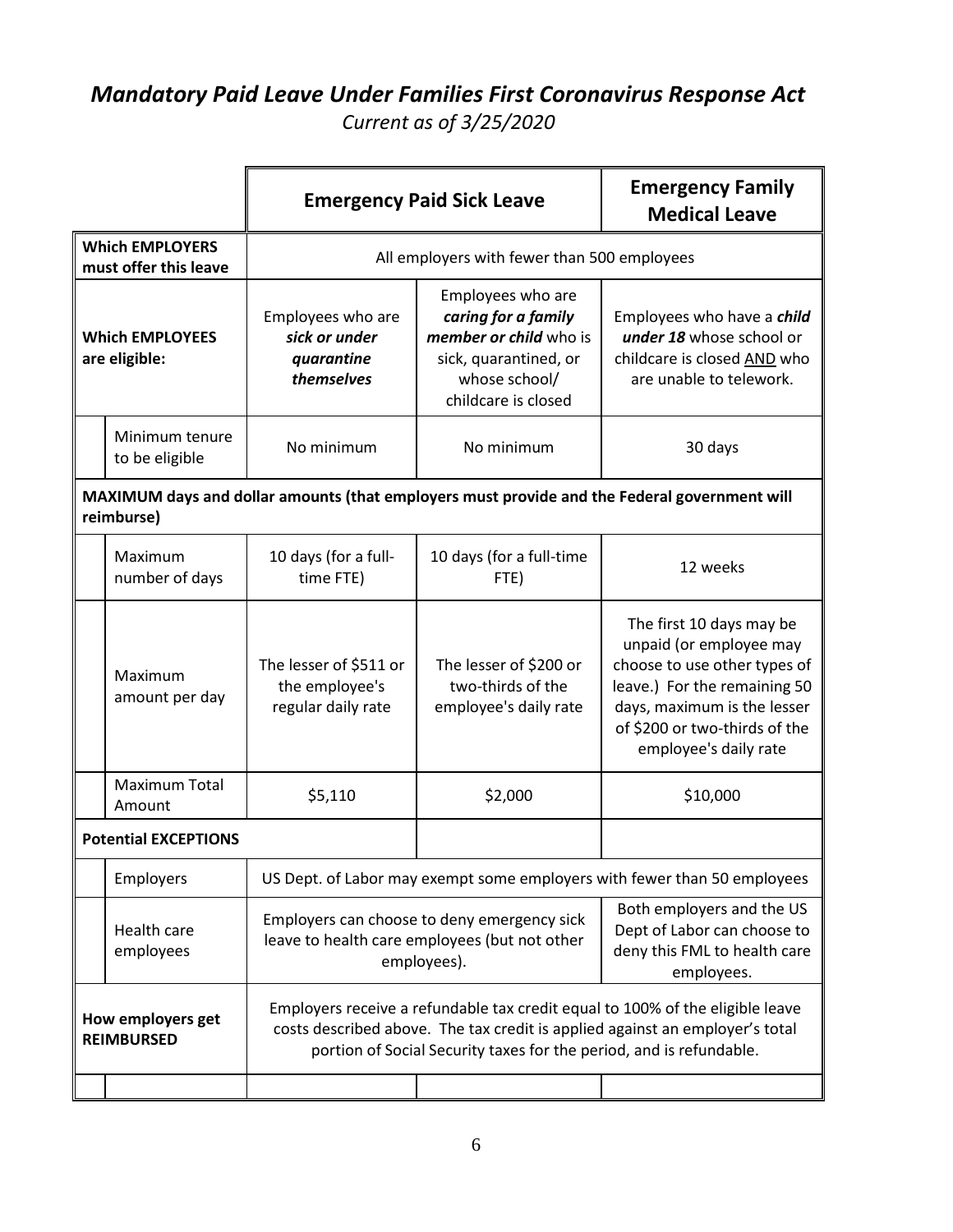# **Economic Injury Disaster Loans (EIDLs)**

The [Coronavirus Preparedness and Response Supplemental Appropriations Act,](https://www.congress.gov/bill/116th-congress/house-bill/6074) signed into law on March 6, 2020 makes low-interest loans and emergency grants available immediately and directly through the **Small** [Business Administration](https://www.sba.gov/disaster-assistance/coronavirus-covid-19) for health centers that are experiencing substantial economic distress due to COVID-19.

# *Who qualifies?*

As private non-profits, all health centers *regardless of size* are eligible under the expanded criteria. Expanded eligibility criteria and emergency grants are only available between January 31, 2020 and December 31, 2020.

## *What are the terms?*

- Up to \$2 million in loan principle assistance.
- When you apply you can request an emergency grant advance of \$10,000. The advance does not need to be repaid under any circumstance.
- Grant may be used to keep employees on payroll, to pay for sick leave, meet increased production costs due to supply chain disruptions, or pay business obligations, including debts, rent, and mortgage payments. Money will be available within 3 days of applying.
- May be used to pay fixed debts, payroll, accounts payable and other bills that can't be paid because of the disaster's impact.
- The interest rate for non-profits is 2.75% and repayment terms are flexible up to 30 years.
- Loans are eligible for 12 months of deferment of principle and interest.

# *How do I apply?*

Apply directl[y through the SBA.](https://www.sba.gov/disaster-assistance/coronavirus-covid-19) Applicants may [apply online](https://disasterloan.sba.gov/ela/) or call 1-800-659-2955. Questions on the program can be referred to: [disastercustomerservice@sba.gov,](mailto:disastercustomerservice@sba.gov) or at the number above.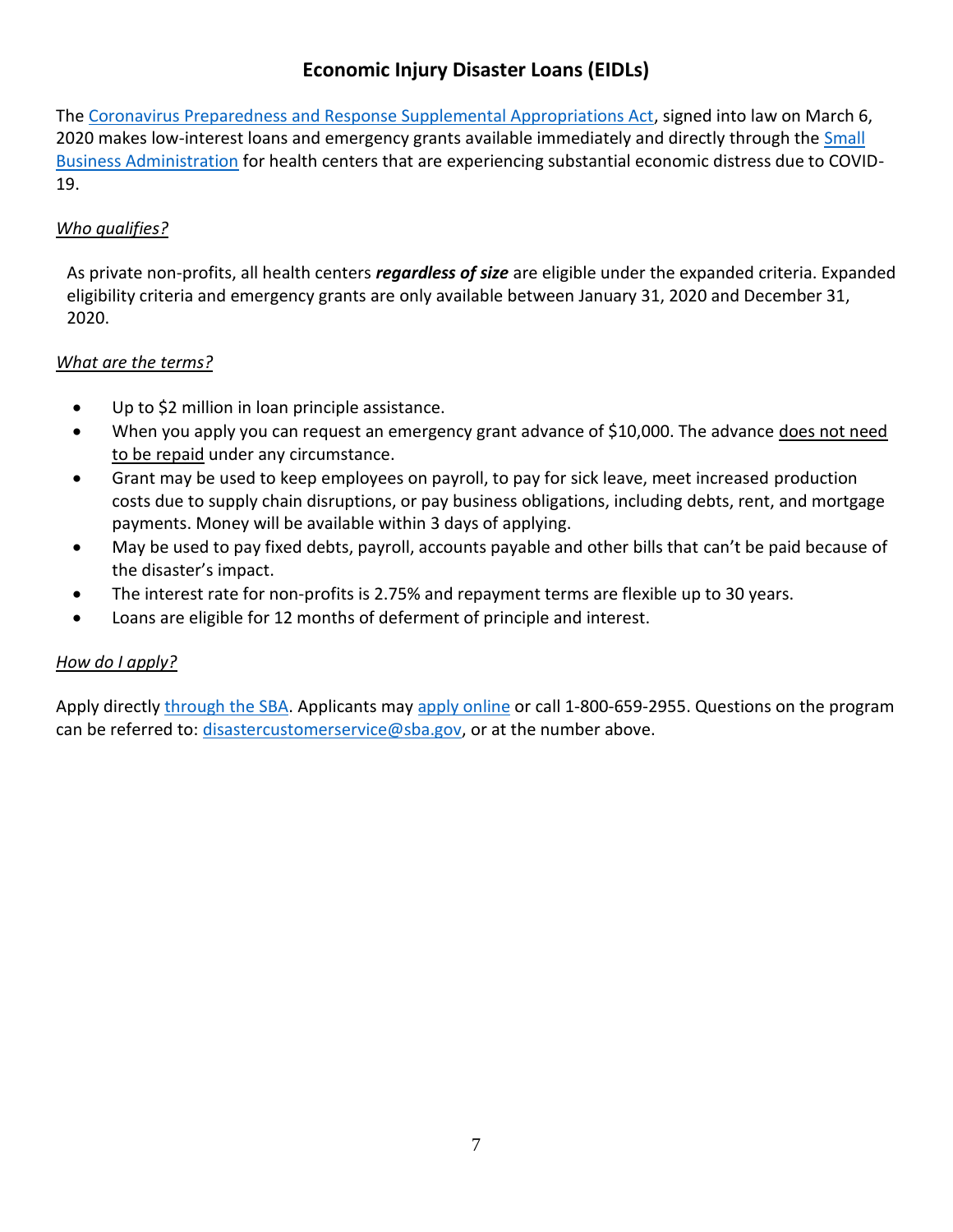# **Federal Pandemic Unemployment Assistance**

The CARES Act provides full federal support of state unemployment benefits for layoffs and job disruptions due to COVID-19. The Act provides individual unemployment benefit assistance while someone is unemployed, partially unemployed, or unable to work. Assistance is broken out into three components, but Pandemic Emergency Unemployment Compensation (PEUC) is what is most relevant to health centers.

# *Who qualifies?*

All health center employees and contractors. There may be additional state flexibilities. Employees may seek these benefits if:

- They have been diagnosed with COVID-19 or are experiencing symptoms of COVID-19 that require a medical diagnosis, or if a member of their household has been diagnosed with COVID-19.
- They are providing care for a family member or member of their household who has been diagnosed with COVID-19.
- A member of their household for which they have primary caregiving responsibility is unable to attend school or another facility that has been closed as a direct result of the COVID-19 public health emergency and because of this closure they are unable to work.
- They are unable to work because of a quarantine imposed as a result of COVID-19 or have been advised to self-quarantine by a health care provider.
- They could not start a job or they quit their job as a direct result of COVID-19.
- They have become a "major support for a household" because the breadwinner in the household has died as a direct result of COVID-19.

## *What are the terms?*

- **Benefit amounts are determined by the weekly benefit structure in the applicant's state, plus \$600,** without further limitations. Benefits are available for weeks of unemployment between January 27 and December 31, 2020, up to 39 total weeks. Benefits will be available retroactively as applicable.
- States may waive any existing waiting period provisions, and will be fully compensated by the federal government if they do so.
- Health centers' unemployment experience rates will not be affected by unemployment claims made under this law.
- Where states allow short-time or workshare compensation, the law provides funding for employers to reduce employee hours instead of laying off workers. Employees with reduced hours receive a prorated unemployment benefit.

## *What will this cost?*

The federal government will pay for both the state and federal portion of the unemployment coverage. Health centers will not be directly affected since there will be no impact on an employer's unemployment insurance experience rate. Paycheck Protection loan forgiveness eligibility amounts will be reduced according to reductions in payroll from employees that seek PEUC unemployment benefits.

# *How do I access these benefits?*

Contact your state [unemployment office.](https://www.careeronestop.org/LocalHelp/UnemploymentBenefits/find-unemployment-benefits.aspx)